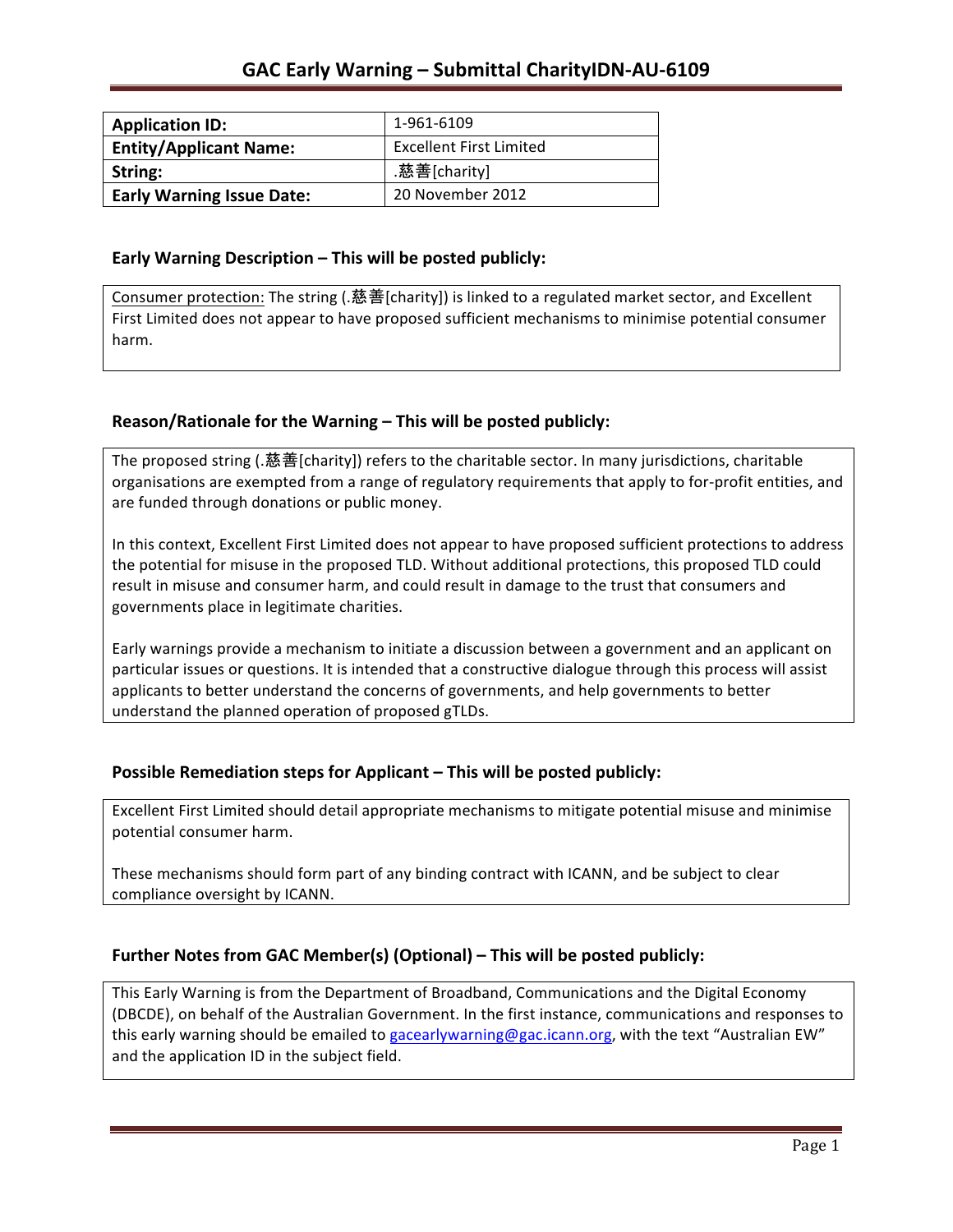# **INFORMATION FOR APPLICANTS**

# **About GAC Early Warning**

The GAC Early Warning is a notice only. It is not a formal objection, nor does it directly lead to a process that can result in rejection of the application. However, a GAC Early Warning should be taken seriously as it raises the likelihood that the application could be the subject of GAC Advice on New gTLDs or of a formal objection at a later stage in the process. Refer to section 1.1.2.4 of the Applicant Guidebook (http://newgtlds.icann.org/en/applicants/agb) for more information on GAC Early Warning.

# **Instructions if you receive the Early Warning**

**ICANN** strongly encourages you work with relevant parties as soon as possible to address the concerns **voiced in the GAC Early Warning.** 

### **Asking questions about your GAC Early Warning**

If you have questions or need clarification about your GAC Early Warning, please contact gacearlywarning@gac.icann.org. As highlighted above, ICANN strongly encourages you to contact gacearlywarning@gac.icann.org as soon as practicable regarding the issues identified in the Early Warning. 

#### **Continuing with your application**

If you choose to continue with the application, then the "Applicant's Response" section below should be completed. In this section, you should notify the GAC of intended actions, including the expected completion date. This completed form should then be sent to gacearlywarning@gac.icann.org. If your remediation steps involve submitting requests for changes to your application, see the change request process at http://newgtlds.icann.org/en/applicants/customer-service/change-requests.

In the absence of a response, ICANN will continue to process the application as submitted.

#### **Withdrawing your application**

If you choose to withdraw your application within the 21-day window to be eligible for a refund of 80% of the evaluation fee (USD 148,000), please follow the withdrawal process published at http://newgtlds.icann.org/en/applicants/customer-service/withdrawal-refund. Note that an application can still be withdrawn after the 21-day time period; however, the available refund amount is reduced. See section 1.5 of the Applicant Guidebook.

For questions please contact: gacearlywarning@gac.icann.org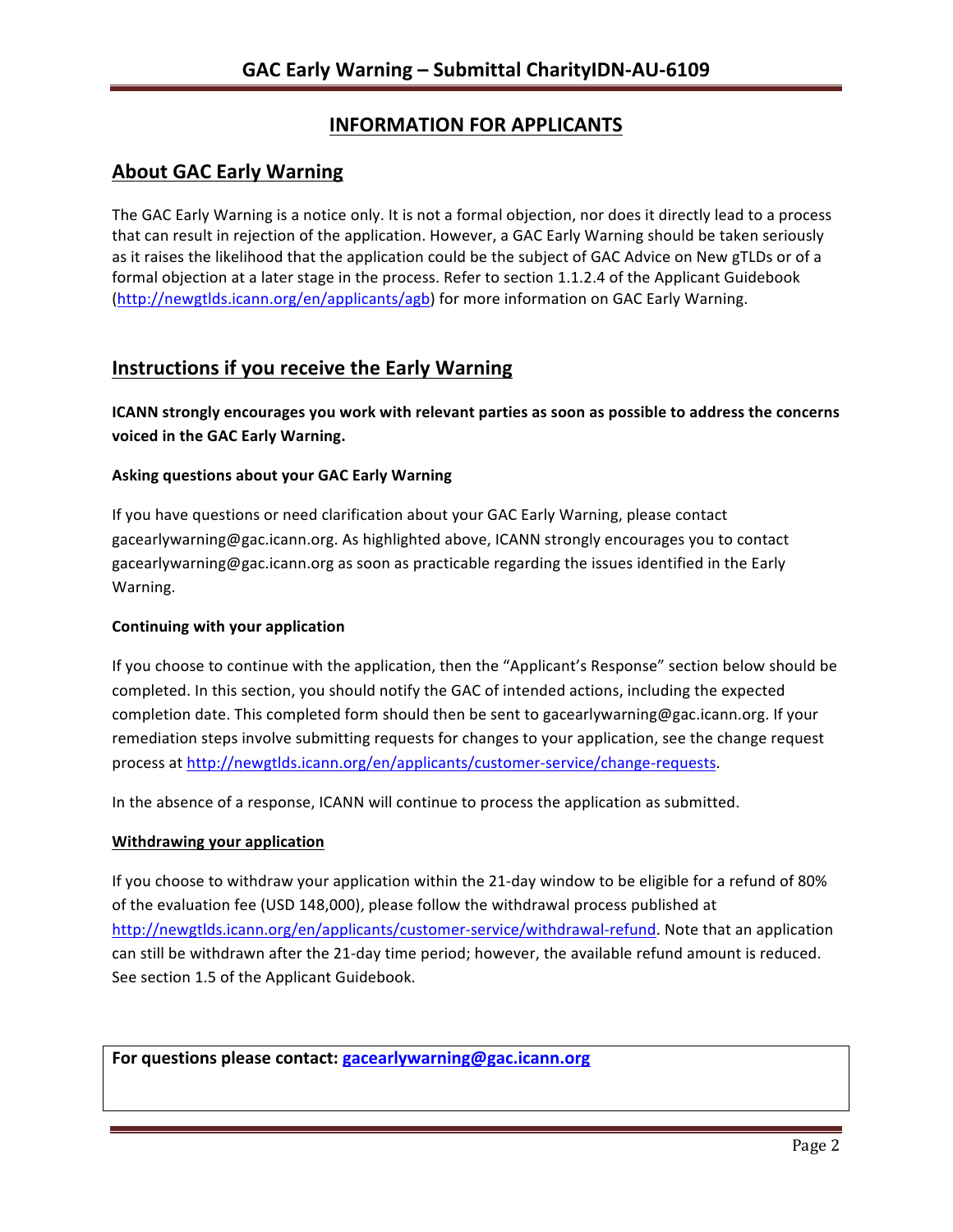**Applicant Response:**